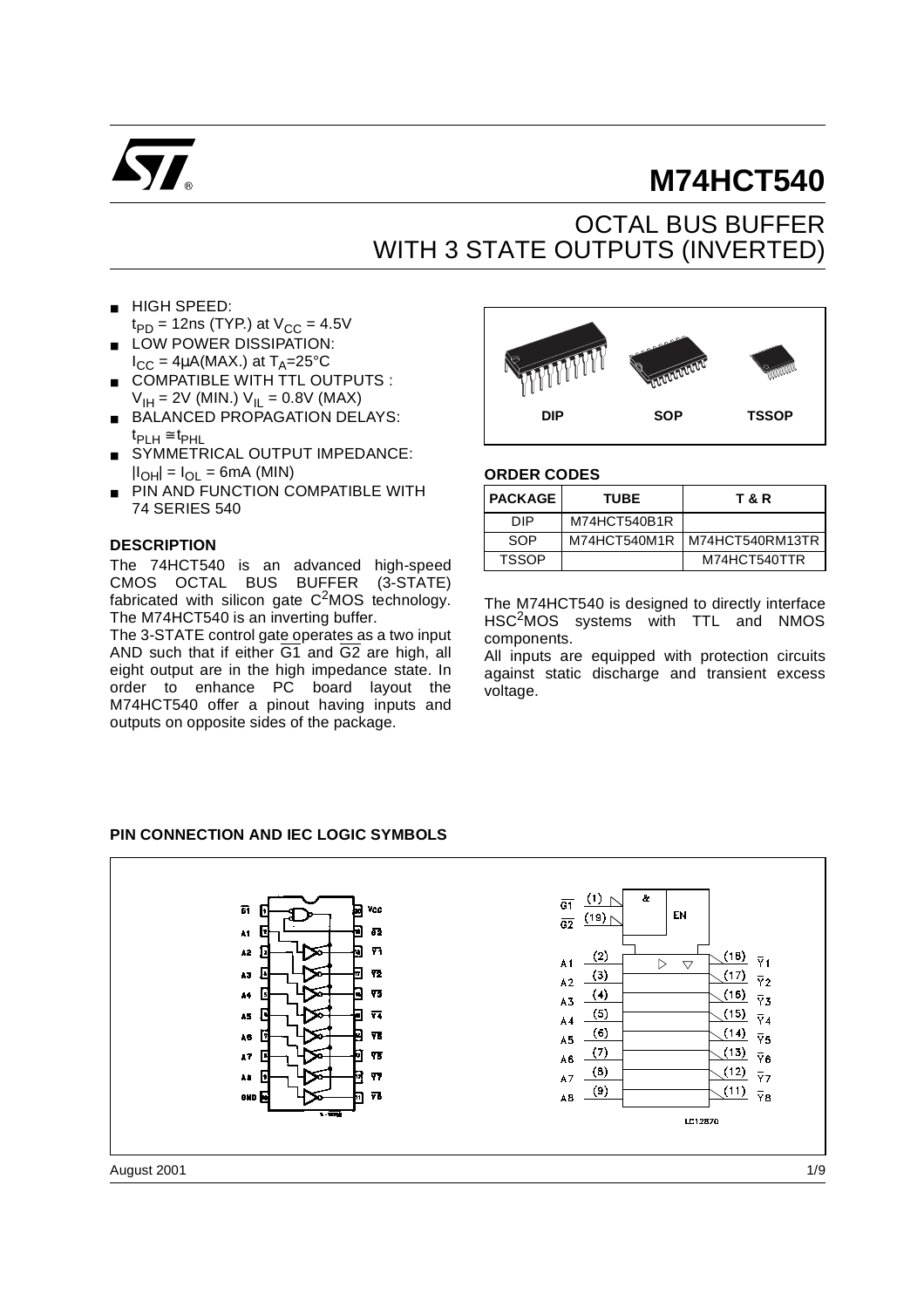### **M74HCT541**

#### **INPUT AND OUTPUT EQUIVALENT CIRCUIT PIN DESCRIPTION**



| <b>PIN No</b>                        | <b>SYMBOL</b>                    | <b>NAME AND FUNCTION</b>    |
|--------------------------------------|----------------------------------|-----------------------------|
| 1, 19                                | G1, G2                           | <b>Output Enable Inputs</b> |
| 2, 3, 4, 5, 6,<br>7, 8, 9            | A1 to A8                         | Data Inputs                 |
| 18, 17, 16,<br>15, 14, 13,<br>12, 11 | Y <sub>1</sub> to Y <sub>8</sub> | <b>Bus Outputs</b>          |
| 10                                   | GND                              | Ground (0V)                 |
| 20                                   | $V_{C}$                          | Positive Supply Voltage     |

57

#### **TRUTH TABLE**

|    | <b>INPUT</b> |    | <b>OUTPUT</b> |
|----|--------------|----|---------------|
| Gʻ | G2           | Αn | Υn            |
|    |              |    |               |
|    |              |    |               |
|    |              |    |               |
|    |              |    |               |

X : Don't Care Z : High Impedance

#### **ABSOLUTE MAXIMUM RATINGS**

| Symbol                        | <b>Parameter</b>                     | Value                    | Unit           |
|-------------------------------|--------------------------------------|--------------------------|----------------|
| $V_{\rm CC}$                  | Supply Voltage                       | $-0.5$ to $+7$           | V              |
| $V_{\parallel}$               | DC Input Voltage                     | $-0.5$ to $V_{CC}$ + 0.5 | V              |
| V <sub>O</sub>                | DC Output Voltage                    | -0.5 to $V_{CC}$ + 0.5   | V              |
| $I_{\mathsf{IK}}$             | DC Input Diode Current               | ± 20                     | m <sub>A</sub> |
| <b>I</b> <sub>OK</sub>        | DC Output Diode Current              | ±20                      | mA             |
| $\mathsf{I}_{\Omega}$         | DC Output Current                    | ± 35                     | mA             |
| $I_{\rm CC}$ or $I_{\rm GND}$ | DC V <sub>CC</sub> or Ground Current | ±70                      | m <sub>A</sub> |
| $P_D$                         | Power Dissipation                    | $500(*)$                 | mW             |
| $T_{\text{stg}}$              | Storage Temperature                  | $-65$ to $+150$          | $^{\circ}C$    |
| $T_{L}$                       | Lead Temperature (10 sec)            | 300                      | °C             |

Absolute Maximum Ratings are those values beyond which damage to the device may occur. Functional operation under these conditions is not implied (\*) 500mW at 65 °C; derate to 300mW by 10mW/°C from 65°C to 85°C

#### **RECOMMENDED OPERATING CONDITIONS**

| Symbol                          | <b>Parameter</b>                                  | Value         | Unit |
|---------------------------------|---------------------------------------------------|---------------|------|
| $V_{\rm CC}$                    | Supply Voltage                                    | 4.5 to 5.5    |      |
| V <sub>1</sub>                  | Input Voltage                                     | 0 to $V_{CC}$ | V    |
| V <sub>O</sub>                  | Output Voltage                                    | 0 to $V_{CC}$ |      |
| l op                            | <b>Operating Temperature</b>                      | $-55$ to 125  | °C   |
| t <sub>r</sub> , t <sub>f</sub> | Input Rise and Fall Time $(V_{CC} = 4.5$ to 5.5V) | 0 to 500      | ns   |

2/9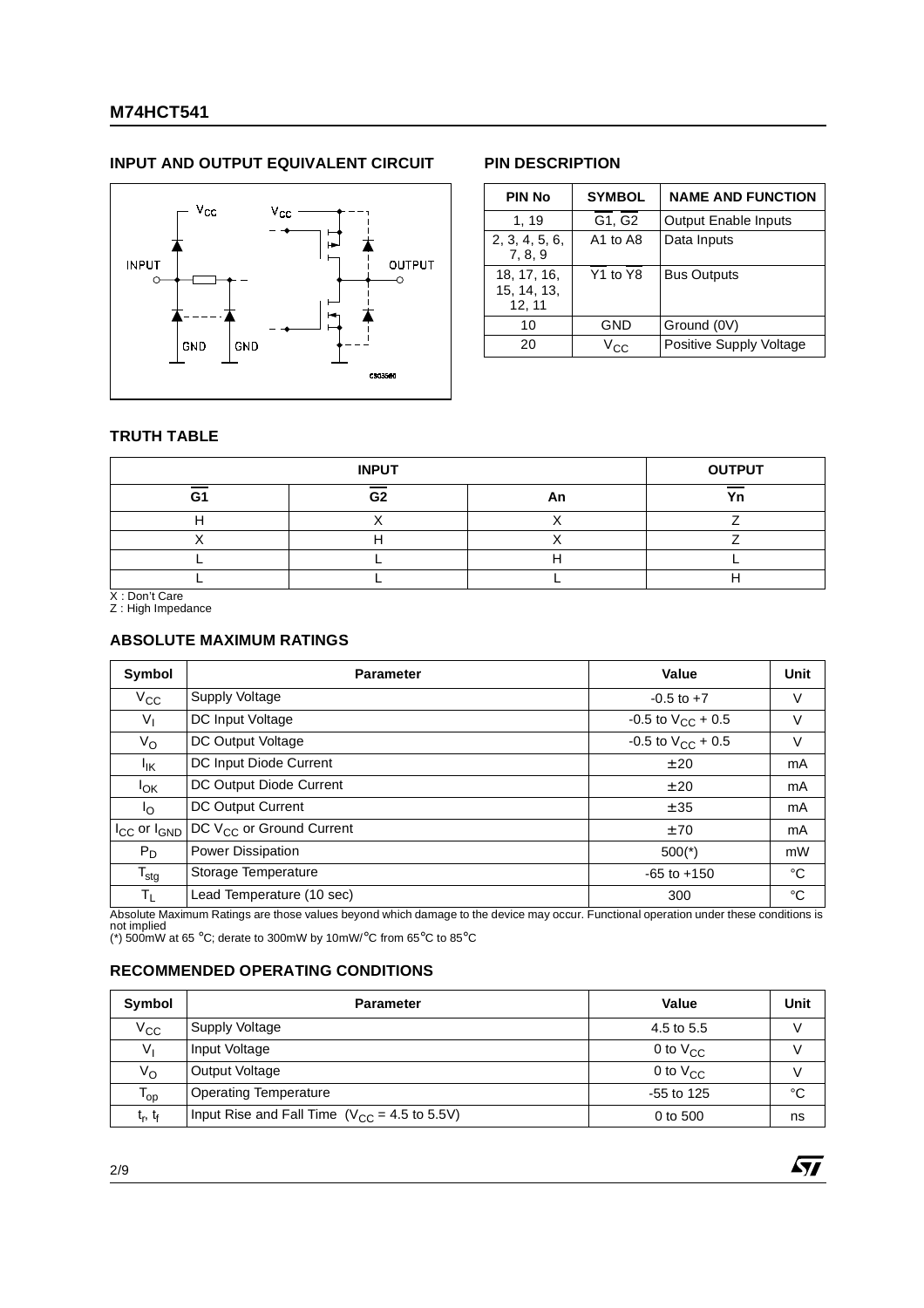#### **DC SPECIFICATIONS**

|                           |                                                   | <b>Test Condition</b> |                                                                                               | Value               |      |       |                       |      |                         |      |        |
|---------------------------|---------------------------------------------------|-----------------------|-----------------------------------------------------------------------------------------------|---------------------|------|-------|-----------------------|------|-------------------------|------|--------|
| Symbol                    | <b>Parameter</b>                                  | $V_{\rm CC}$          |                                                                                               | $T_A = 25^{\circ}C$ |      |       | -40 to $85^{\circ}$ C |      | -55 to 125 $^{\circ}$ C |      | Unit   |
|                           |                                                   | (V)                   |                                                                                               | Min.                | Typ. | Max.  | Min.                  | Max. | Min.                    | Max. |        |
| V <sub>IH</sub>           | High Level Input<br>Voltage                       | 4.5<br>to<br>5.5      |                                                                                               | 2.0                 |      |       | 2.0                   |      | 2.0                     |      | $\vee$ |
| $V_{IL}$                  | Low Level Input<br>Voltage                        | 4.5<br>to<br>5.5      |                                                                                               |                     |      | 0.8   |                       | 0.8  |                         | 0.8  | $\vee$ |
| $V_{OH}$                  | High Level Output                                 | 4.5                   | $I_{\Omega} = -20 \mu A$                                                                      | 4.4                 | 4.5  |       | 4.4                   |      | 4.4                     |      | $\vee$ |
|                           | Voltage                                           |                       | $I_{\Omega} = -6.0$ mA                                                                        | 4.18                | 4.31 |       | 4.13                  |      | 4.10                    |      |        |
| $V_{OL}$                  | Low Level Output                                  | 4.5                   | $IO=20 \mu A$                                                                                 |                     | 0.0  | 0.1   |                       | 0.1  |                         | 0.1  | $\vee$ |
|                           | Voltage                                           |                       | $I_{\Omega} = 6.0$ mA                                                                         |                     | 0.17 | 0.26  |                       | 0.33 |                         | 0.40 |        |
| $\mathbf{I}_{\mathbf{I}}$ | Input Leakage<br>Current                          | 5.5                   | $V_1 = V_{CC}$ or GND                                                                         |                     |      | ± 0.1 |                       | ±1   |                         | ±1   | μA     |
| $I_{OZ}$                  | High Impedance<br>Output Leakage<br>Current       | 5.5                   | $V_I = V_{IH}$ or $V_{IL}$<br>$V_{\Omega} = V_{\text{CC}}$ or GND                             |                     |      | ± 0.5 |                       | ± 5  |                         | ± 10 | μA     |
| $I_{\rm CC}$              | Quiescent Supply<br>Current                       | 5.5                   | $V_1 = V_{CC}$ or GND                                                                         |                     |      | 4     |                       | 40   |                         | 80   | μA     |
| $\Delta$ l <sub>CC</sub>  | <b>Additional Worst</b><br>Case Supply<br>Current | 5.5                   | Per Input pin<br>$V_1 = 0.5V$ or<br>$V_1 = 2.4V$<br>Other Inputs at<br>V <sub>CC</sub> or GND |                     |      | 2.0   |                       | 2.9  |                         | 3.0  | mA     |

#### $\texttt{AC ELECTRICAL CHARACTERISTICS}$  (C<sub>L</sub> = 50 pF, Input t<sub>r</sub> = t<sub>f</sub> = 6ns)

|                                   |                                  | <b>Test Condition</b> |         |                   | <b>Value</b>        |      |      |                       |      |                         |      |      |
|-----------------------------------|----------------------------------|-----------------------|---------|-------------------|---------------------|------|------|-----------------------|------|-------------------------|------|------|
| Symbol                            | <b>Parameter</b>                 | $V_{\rm CC}$          | $c_{L}$ |                   | $T_A = 25^{\circ}C$ |      |      | -40 to $85^{\circ}$ C |      | -55 to 125 $^{\circ}$ C |      | Unit |
|                                   |                                  | (V)                   | (pF)    |                   | Min.                | Typ. | Max. | Min.                  | Max. | Min.                    | Max. |      |
| $t$ TLH $t$ THL                   | <b>Output Transition</b><br>Time | 4.5                   | 50      |                   |                     | 6    | 12   |                       | 15   |                         | 18   | ns   |
| t <sub>PLH</sub> t <sub>PHL</sub> | <b>Propagation Delay</b>         | 4.5                   | 50      |                   |                     | 12   | 20   |                       | 25   |                         | 30   |      |
|                                   | Time                             | 4.5                   | 150     |                   |                     | 16   | 25   |                       | 31   |                         | 38   | ns   |
| t <sub>PZL</sub> t <sub>PZH</sub> | Output Enable                    | 4.5                   | 50      | $R_1 = 1 K\Omega$ |                     | 18   | 30   |                       | 38   |                         | 45   |      |
| Time                              |                                  | 4.5                   | 150     |                   |                     | 22   | 34   |                       | 43   |                         | 51   | ns   |
| t <sub>PLZ</sub> t <sub>PHZ</sub> | <b>Output Disable</b><br>Time    | 4.5                   | 50      | $R_1 = 1 K\Omega$ |                     | 19   | 27   |                       | 34   |                         | 41   | ns   |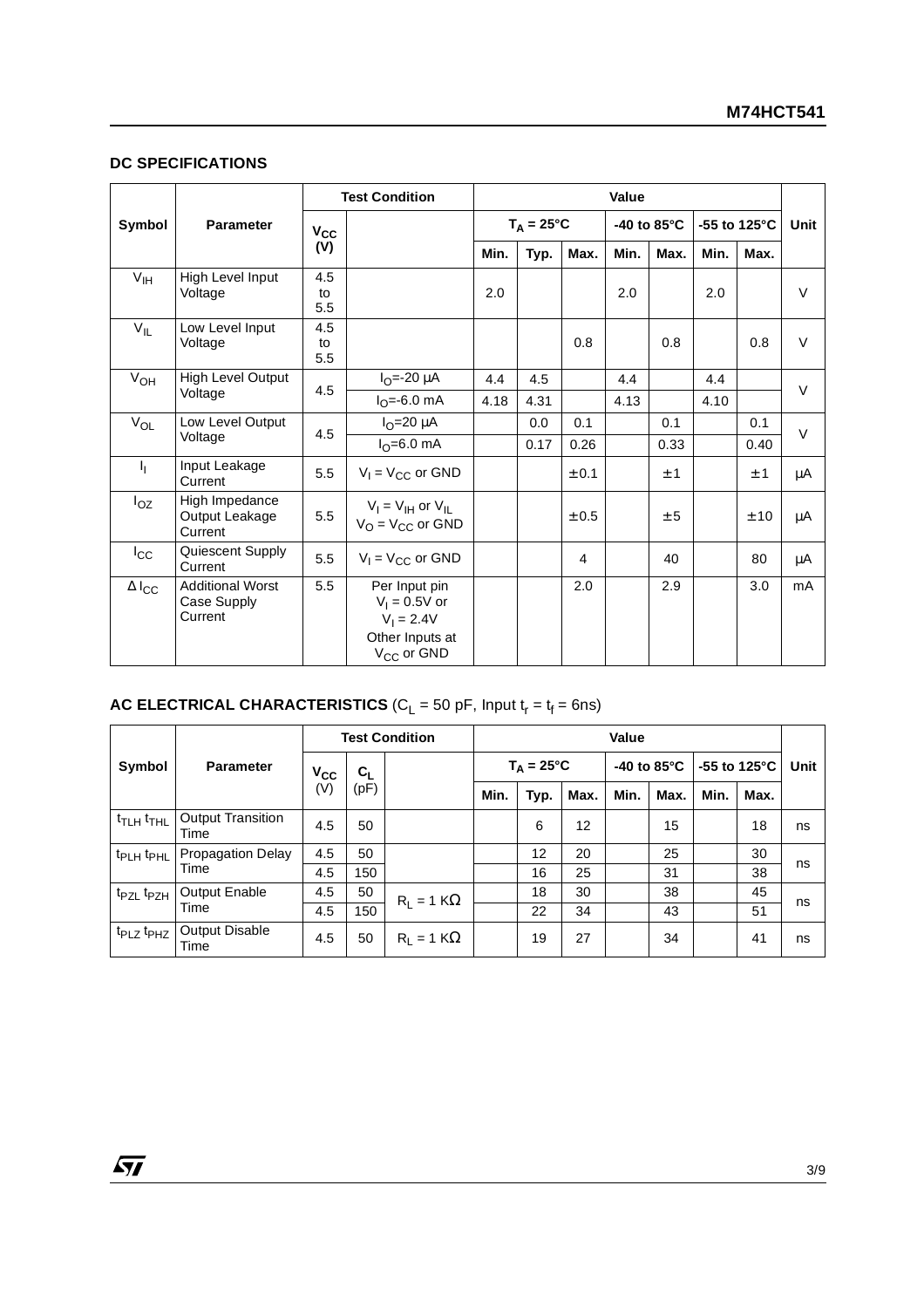#### **CAPACITIVE CHARACTERISTICS**

| Symbol   |                                        | <b>Test Condition</b> |                                                 | Value               |      |      |      |                                                  |      |      |    |
|----------|----------------------------------------|-----------------------|-------------------------------------------------|---------------------|------|------|------|--------------------------------------------------|------|------|----|
|          | <b>Parameter</b>                       |                       | $V_{\rm CC}$<br>$\overline{\text{(V)}}$<br>Min. | $T_A = 25^{\circ}C$ |      |      |      | -40 to 85 $^{\circ}$ C   -55 to 125 $^{\circ}$ C |      | Unit |    |
|          |                                        |                       |                                                 |                     | Typ. | Max. | Min. | Max.                                             | Min. | Max. |    |
| $C_{IN}$ | Input Capacitance                      | 5.0                   |                                                 |                     | 5    | 10   |      | 10                                               |      | 10   | рF |
| $C_{PD}$ | Power Dissipation<br>Capacitance (note | 5.0                   |                                                 |                     | 34   |      |      |                                                  |      |      | pF |

1) C<sub>PD</sub> is defined as the value of the IC's internal equivalent capacitance which is calculated from the operating current consumption without<br>load. (Refer to Test Circuit). Average operating current can be obtained by th

#### **TEST CIRCUIT**



| 1ES I                               | SWIICH       |
|-------------------------------------|--------------|
| t <sub>PLH</sub> , t <sub>PHL</sub> | Open         |
| t <sub>PZL</sub> , t <sub>PLZ</sub> | $v_{\rm CC}$ |
| $t_{PZH}$ , $t_{PHZ}$               | <b>GND</b>   |

 $C_L$  = 50pF/150pF or equivalent (includes jig and probe capacitance)

 $R_1$  = 1KΩ or equivalent

 $R_T = Z_{\text{OUT}}$  of pulse generator (typically 50 $\Omega$ )

57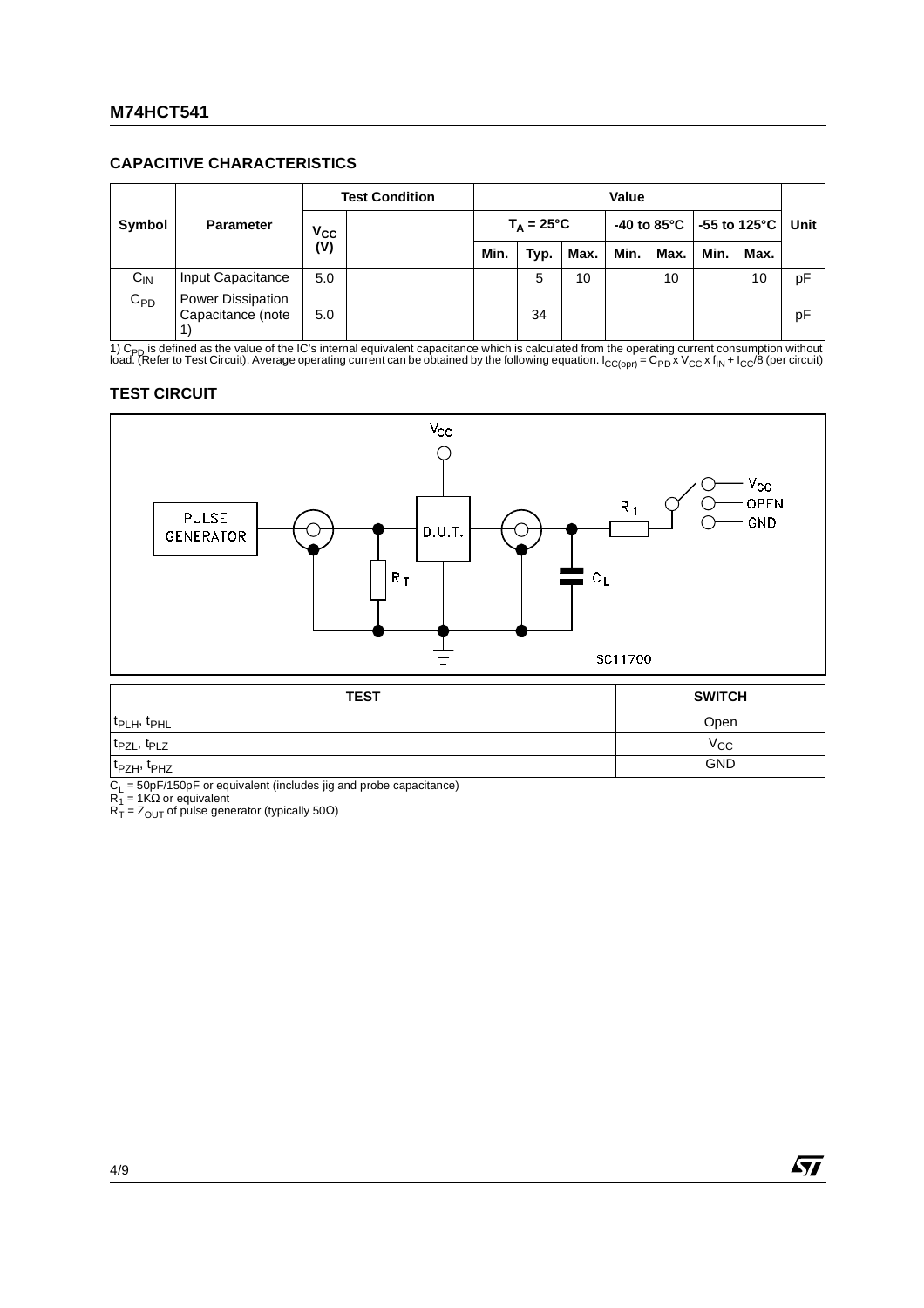

### **WAVEFORM 1: PROPAGATION DELAY TIMES** (f=1MHz; 50% duty cycle)

### **WAVEFORM 2 : OUTPUT ENABLE AND DISABLE TIMES** (f=1MHz; 50% duty cycle)

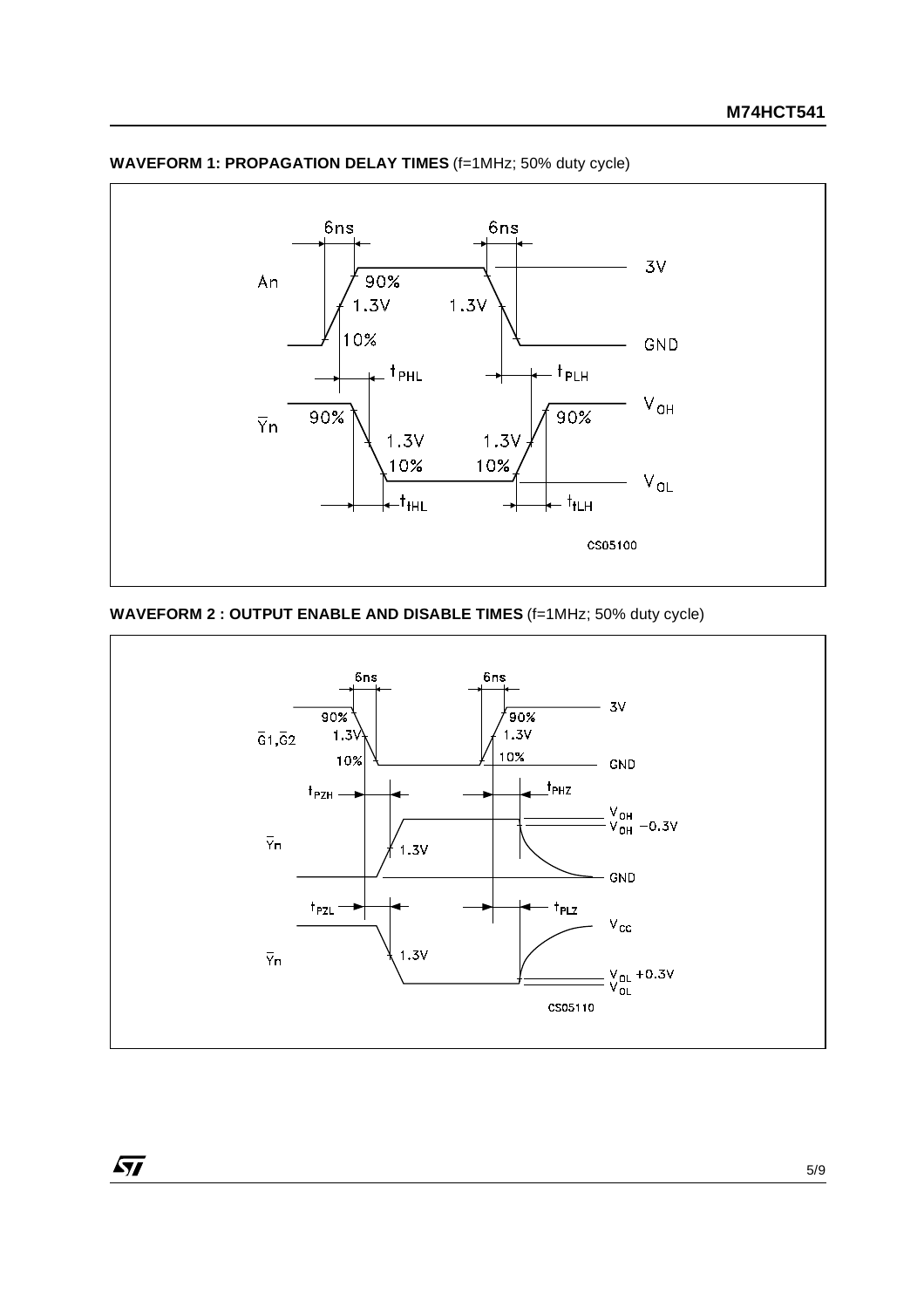$\Gamma$ 

|              | Plastic DIP-20 (0.25) MECHANICAL DATA |            |      |       |       |       |  |  |  |  |
|--------------|---------------------------------------|------------|------|-------|-------|-------|--|--|--|--|
|              |                                       | mm.        |      | inch  |       |       |  |  |  |  |
| DIM.         | MIN.                                  | <b>TYP</b> | MAX. | MIN.  | TYP.  | MAX.  |  |  |  |  |
| a1           | 0.254                                 |            |      | 0.010 |       |       |  |  |  |  |
| B            | 1.39                                  |            | 1.65 | 0.055 |       | 0.065 |  |  |  |  |
| $\sf b$      |                                       | 0.45       |      |       | 0.018 |       |  |  |  |  |
| b1           |                                       | 0.25       |      |       | 0.010 |       |  |  |  |  |
| D            |                                       |            | 25.4 |       |       | 1.000 |  |  |  |  |
| E            |                                       | 8.5        |      |       | 0.335 |       |  |  |  |  |
| ${\bf e}$    |                                       | 2.54       |      |       | 0.100 |       |  |  |  |  |
| e3           |                                       | 22.86      |      |       | 0.900 |       |  |  |  |  |
| $\mathsf F$  |                                       |            | 7.1  |       |       | 0.280 |  |  |  |  |
| T            |                                       |            | 3.93 |       |       | 0.155 |  |  |  |  |
| L            |                                       | 3.3        |      |       | 0.130 |       |  |  |  |  |
| $\mathsf{Z}$ |                                       |            | 1.34 |       |       | 0.053 |  |  |  |  |



٦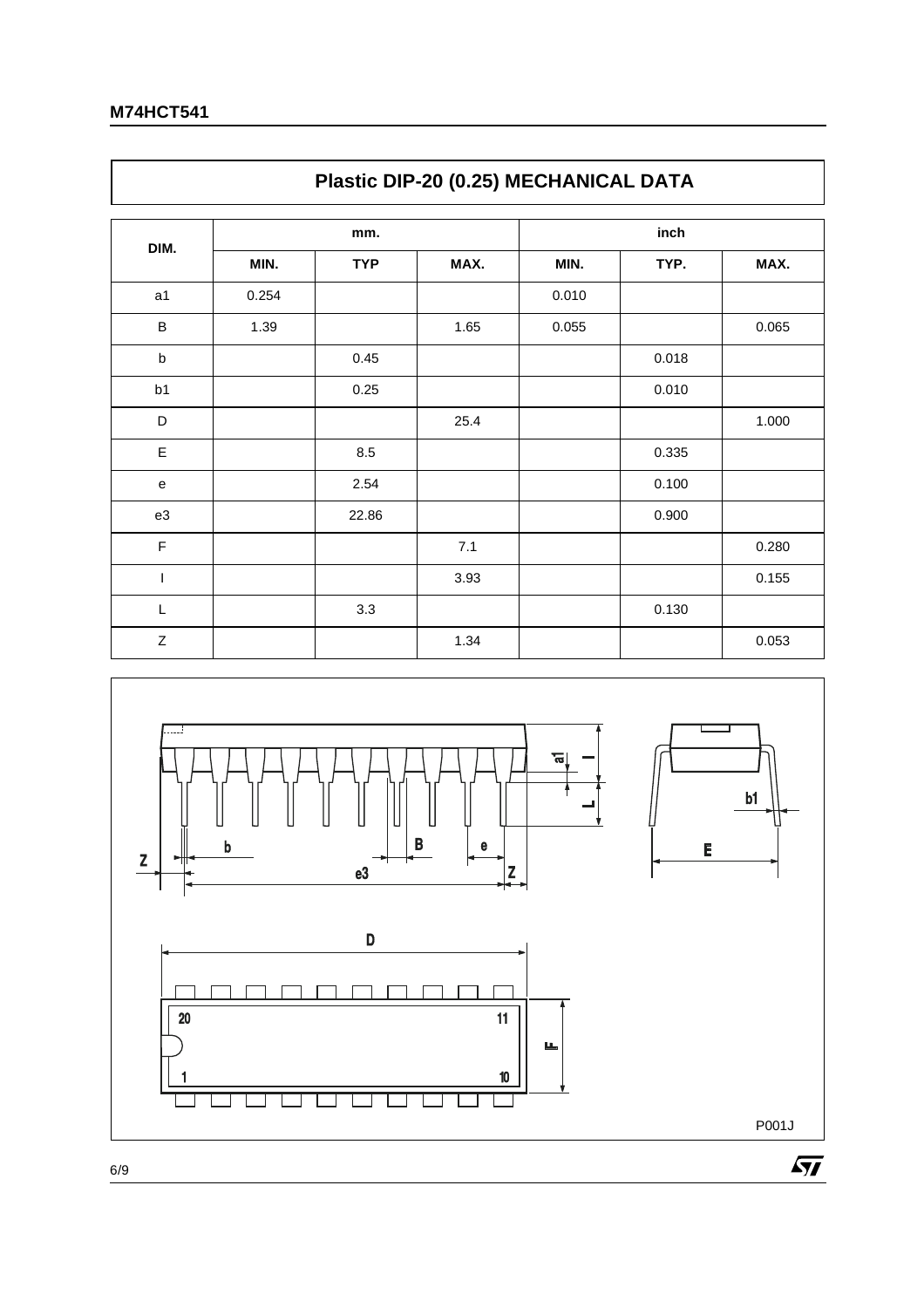| DIM.           |       | mm.        |       |            |       |       |
|----------------|-------|------------|-------|------------|-------|-------|
|                | MIN.  | <b>TYP</b> | MAX.  | MIN.       | TYP.  | MAX.  |
| A              |       |            | 2.65  |            |       | 0.104 |
| a <sub>1</sub> | 0.1   |            | 0.2   | 0.004      |       | 0.008 |
| a2             |       |            | 2.45  |            |       | 0.096 |
| b              | 0.35  |            | 0.49  | 0.014      |       | 0.019 |
| b1             | 0.23  |            | 0.32  | 0.009      |       | 0.012 |
| $\mathbf C$    |       | 0.5        |       |            | 0.020 |       |
| c1             |       |            |       | 45° (typ.) |       |       |
| D              | 12.60 |            | 13.00 | 0.496      |       | 0.512 |
| E              | 10.00 |            | 10.65 | 0.393      |       | 0.419 |
| ${\bf e}$      |       | 1.27       |       |            | 0.050 |       |
| e3             |       | 11.43      |       |            | 0.450 |       |
| $\mathsf F$    | 7.40  |            | 7.60  | 0.291      |       | 0.300 |
| L              | 0.50  |            | 1.27  | 0.020      |       | 0.050 |
| M              |       |            | 0.75  |            |       | 0.029 |





7/9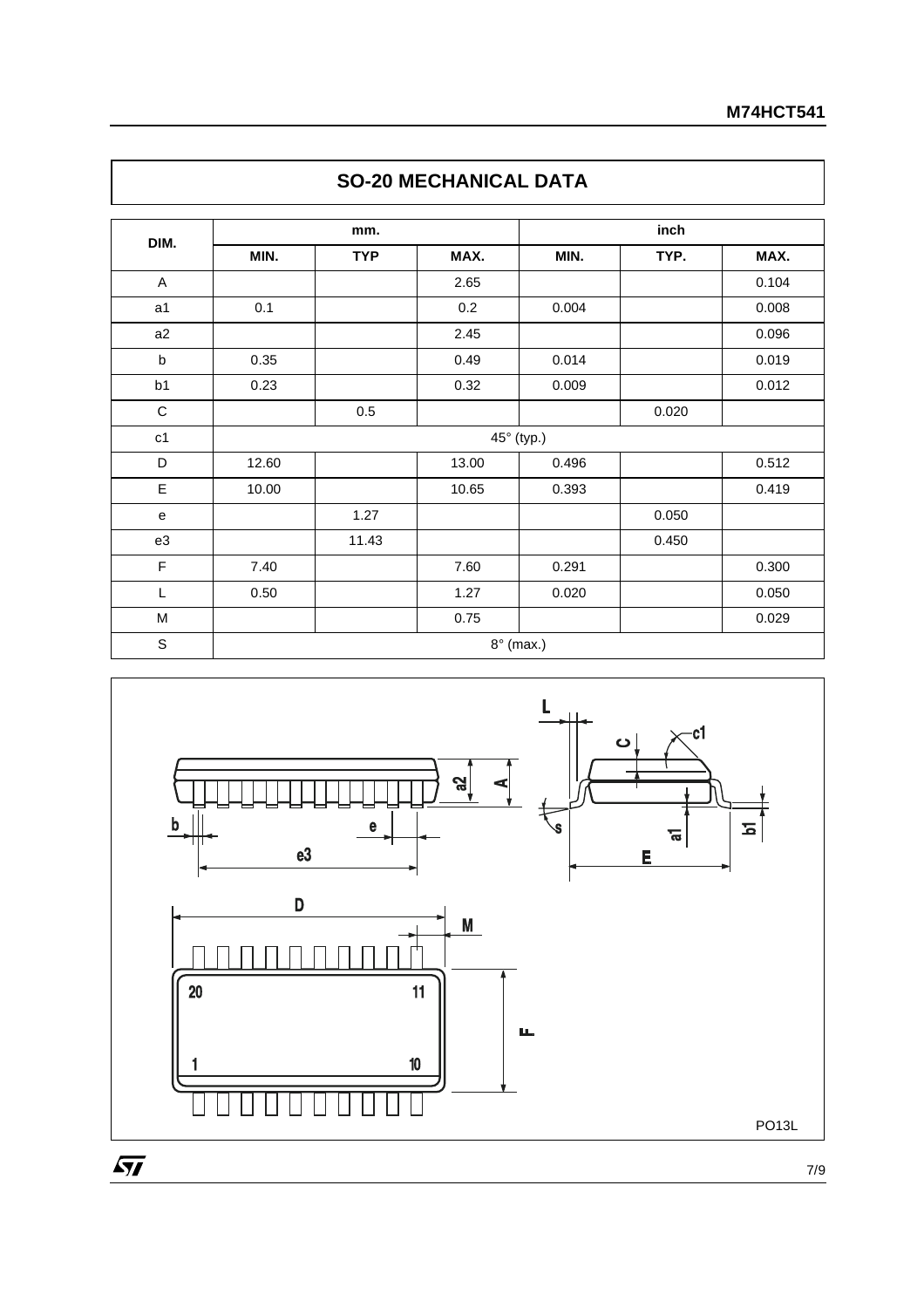$\mathsf{r}$ 

|                | <b>TSSOP20 MECHANICAL DATA</b> |            |             |             |            |             |  |  |  |  |
|----------------|--------------------------------|------------|-------------|-------------|------------|-------------|--|--|--|--|
| DIM.           |                                | mm.        |             | inch        |            |             |  |  |  |  |
|                | MIN.                           | <b>TYP</b> | MAX.        | MIN.        | TYP.       | MAX.        |  |  |  |  |
| A              |                                |            | 1.2         |             |            | 0.047       |  |  |  |  |
| A1             | 0.05                           |            | 0.15        | 0.002       | 0.004      | 0.006       |  |  |  |  |
| A2             | 0.8                            | 1          | 1.05        | 0.031       | 0.039      | 0.041       |  |  |  |  |
| b              | 0.19                           |            | 0.30        | 0.007       |            | 0.012       |  |  |  |  |
| $\mathbf C$    | 0.09                           |            | 0.20        | 0.004       |            | 0.0089      |  |  |  |  |
| D              | 6.4                            | 6.5        | 6.6         | 0.252       | 0.256      | 0.260       |  |  |  |  |
| Ε              | 6.2                            | 6.4        | 6.6         | 0.244       | 0.252      | 0.260       |  |  |  |  |
| E <sub>1</sub> | 4.3                            | 4.4        | 4.48        | 0.169       | 0.173      | 0.176       |  |  |  |  |
| e              |                                | 0.65 BSC   |             |             | 0.0256 BSC |             |  |  |  |  |
| K              | $0^{\circ}$                    |            | $8^{\circ}$ | $0^{\circ}$ |            | $8^{\circ}$ |  |  |  |  |
| L              | 0.45                           | 0.60       | 0.75        | 0.018       | 0.024      | 0.030       |  |  |  |  |



٦